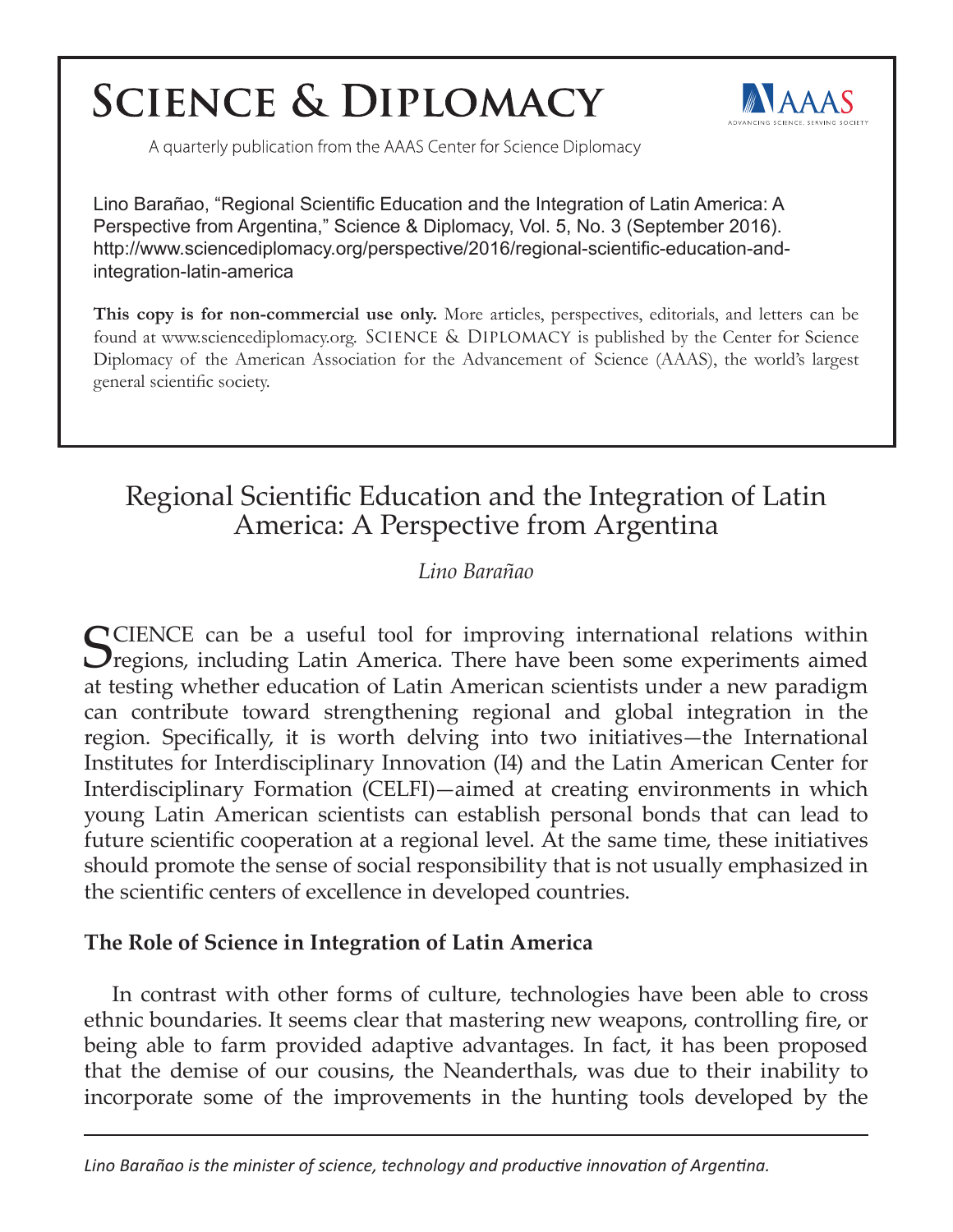coexisting modern humans. Therefore, even from our ancient pasts, knowledge, together with commercial goods, has been a subject of exchange between nations.

On the other hand, scientists belong to a peculiar sociological group with ties that span across national borders. An Argentinean scientist might have a more fulfilling conversation with a Chinese colleague than with his or her next-door neighbor. This might explain the advantage of science as a tool for initiating and consolidating diplomatic relations.

In spite of the common history, language, and cultural background, Latin America remained as a group of nations with a low vocation for integration and conflicts that sometimes escalated into wars until the recent past. In the period of the independence wars against Spain, the idea of an integrated subcontinent was held by leaders belonging to secret societies.<sup>1</sup>

Thus, the forefathers of Latin American independence, such as Simon Bolivar and José de San Martin, held a common ideal of regional integration that would have led to a confederation similar to that of the United States. However, the interests of the local leaders prevailed and the subcontinent ended up divided into multiple countries. While these countries shared a language and culture, they failed to develop consistent political and economic ties.<sup>2</sup>

Although efforts have been made in terms of achieving some degree of regional integration, such as the Mercosur (a sub-regional block that includes Argentina, Brazil, Paraguay, Uruguay, and Venezuela, as full members as well as Bolivia, Chile, Colombia, Ecuador, Peru, and Suriname as associate members), these efforts are still insufficient compared with the potential of a greater common area.

The attempts to achieve a greater regional integration have been more successful in the scientific area. Entities such as Ibero-American Programme for Science, Technology and Development (CYTED ) and the Inter American Institute for Global Change Research (IAI) were able to consolidate networks of Latin American scientists that produced information relevant to local and global problems.<sup>3</sup>

In this context, Latin American scientists could play a similar role of that of the intellectual leaders during the independence period. Scientists, as commented above, can easily communicate with each other and share a worldview regardless of the differences in their origins. They are also more aware of the global problems and the need for international cooperation to effectively solve them.

Therefore, science can constitute the basis for the future political integration of the region. However, profound changes should be introduced in the education of the new generations of scientists if we want them to fulfill this expectation.

Until now, the norm in Latin American countries has been to send graduate students or postdocs to centers of excellence, usually in Europe or the United States. This has been extremely satisfactory in terms of access to the forefront of science in the different areas of research. This strategy has also allowed a continuous update of the technologies used in their countries of origin, provided special conditions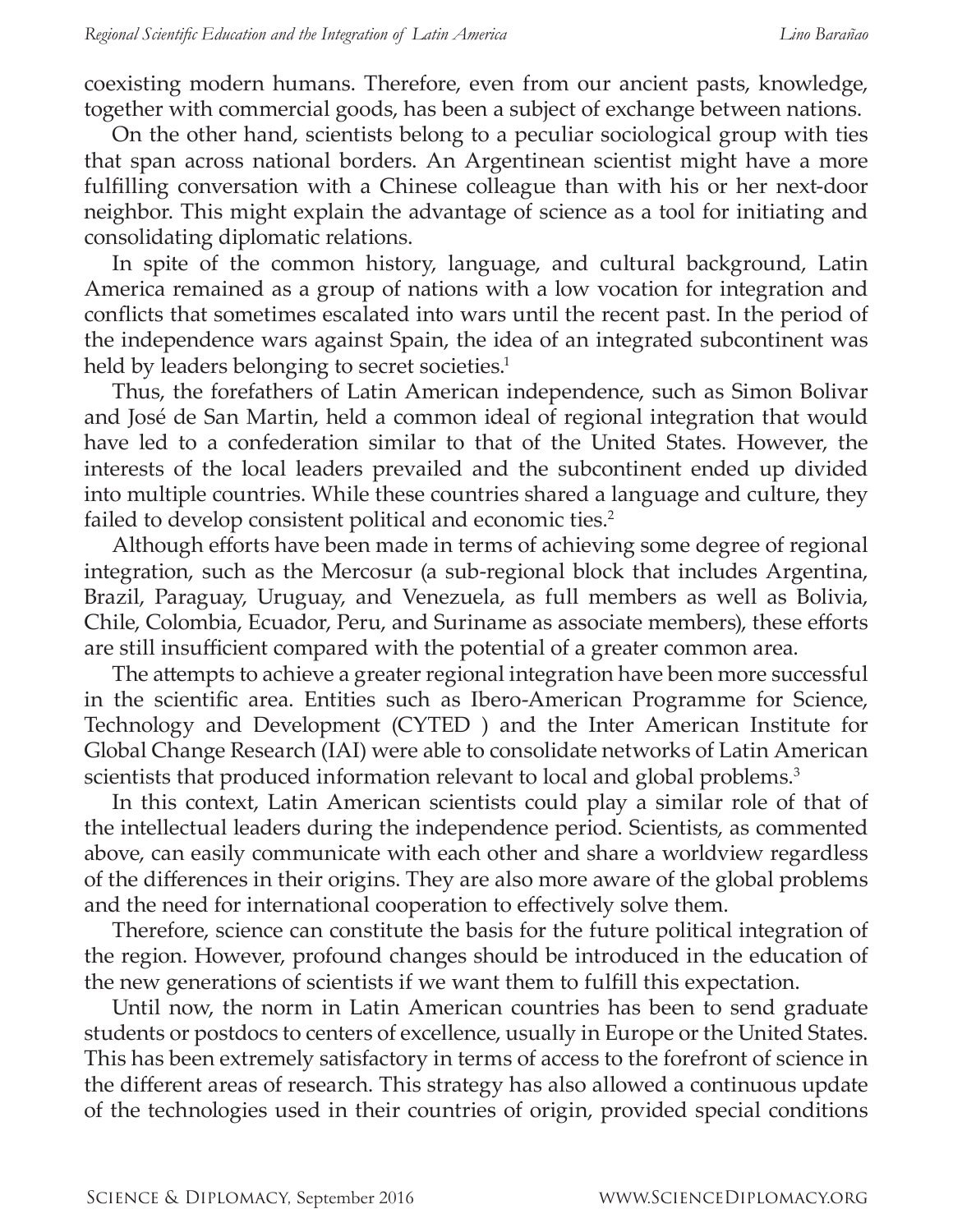required for repatriation are implemented. Otherwise, this policy leads to a brain drain.

In Argentina, thanks to a unique program called "RAICES" (which stands for "roots") that provides special contracts and grants to those professionals willing to return, we have succeeded in repatriating more than 1,300 Argentinean scientists. This program also maintains a network of five thousand Argentinean professionals working abroad; these investigators receive weekly information about events and programs taking place in our country. Moreover, we have established a special initiative providing for joint grants that link them with the local scientific community.

In spite of the above-mentioned benefits, education of the scientific labor force in developed countries has two pitfalls.

First, scientists in developed countries have production of knowledge as their sole responsibility. The conversion of this knowledge into wealth is carried out by a productive system that depends on innovation to maintain competitiveness. In those countries, for example in the United States and Israel, governments and/or the private sector are also able to make an effective use of the resulting technologies.

However, in Latin America we need a different type of scientist. Like the Roman god Janus, they need to have two faces. One face shall look outward to the frontiers of competitive science and the other shall focus inwards, searching for means to improve their fellow citizens' quality of life. This latter insight is not usually learned in the centers of excellence of the Northern Hemisphere and is related to scientists' social responsibility.

In Argentina, the vast majority of the scientists graduate from public universities that are state-funded and free. Therefore, although they do not have financial debts, they should have an ethical debt to their community.

However, when students study abroad, they end up having professional and personal acquaintances with scientists from different countries, and less of a link to their community of origin. If the number of researchers per country is considered, it is more likely that a Latin American scientist will meet a Chinese or Norwegian citizen than someone from his or her own region. This, in turn, will make it more likely that the potential future collaborations will not include other Latin American scientists. Of course, this also implies that the subject of such collaborations will most likely deal with the mainstream topics of a given field rather than with problems that are relevant to the country of origin.

In order to address this issue, our ministry created two institutions to foster local education of Latin American scientists in close contact with globally recognized scientists from the region and the Northern Hemisphere: the International Institutes for Interdisciplinary Innovation (I4) and the Latin American Center for Interdisciplinary Formation (CELFI)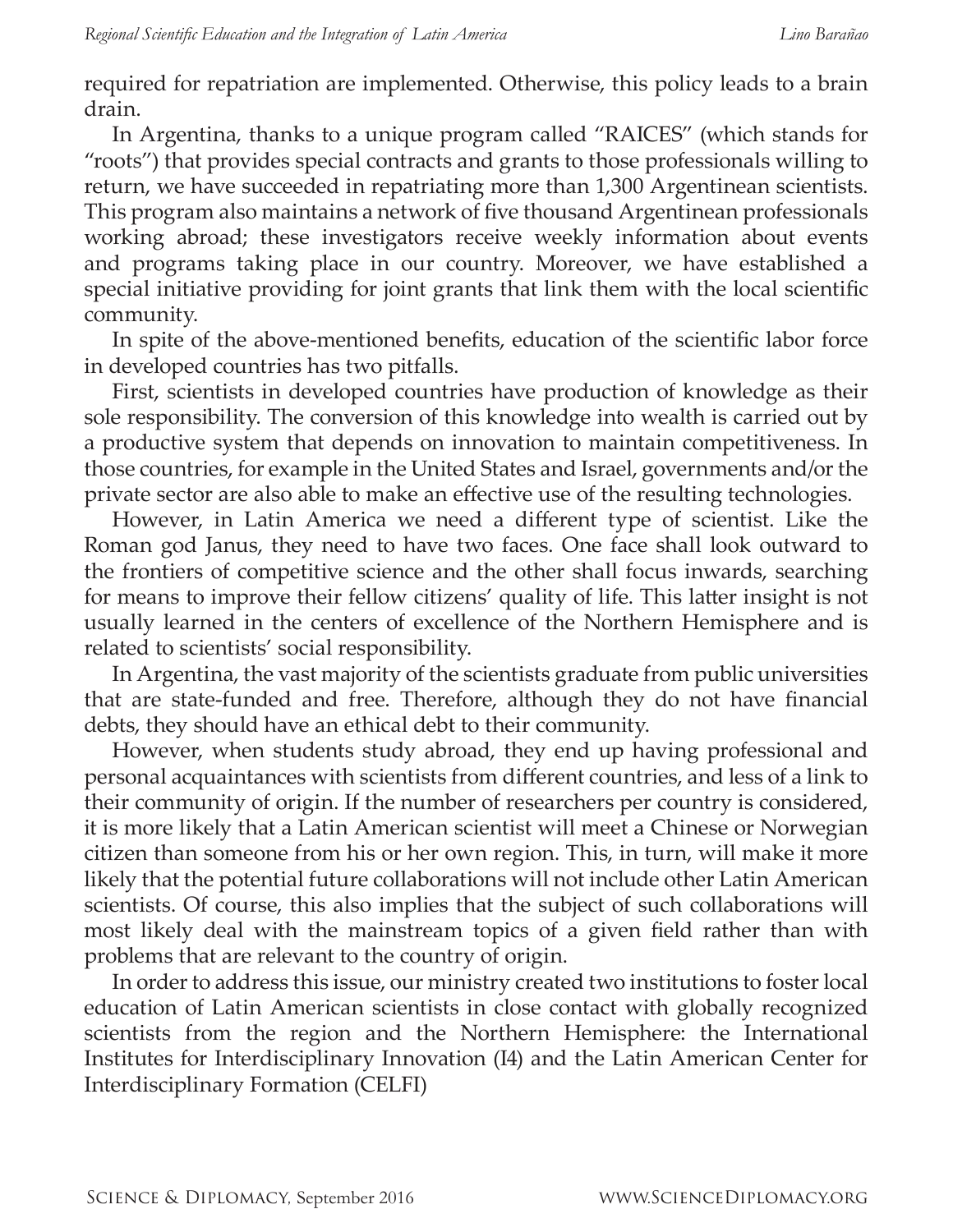### **International Institutes for Interdisciplinary Innovation (I4)**

I4 was created to provide an environment of interaction for scientists from different countries who are working in different disciplines. It is located in the same venue that houses the ministry, the "Scientific Hub,"4 which also includes the National Agency for the Promotion of Science (the main funding agency for science and innovation), the National Council for Scientific and Technical Research (CONICET), and the Cultural Center for Science, devoted to the popularization of sciences.

In order to belong to the I4, an institute must have an international partner. The I4 is composed of the following institutes:

- The Biomedicine Research Institute of Buenos Aires (IBioBA, the only partner institute of the Max Planck Society in Latin America);
- the Center for Bionanosciences (associated with the Ibero-American Center for Nanotechnology);
- a laboratory from the International Centre for Genetic Engineering and Biotechnology (ICGEB) in Trieste, Italy;
- the "Tomás Maldonado" International Knowledge Design Centre (formed by our ministry and a consortium of five Italian universities<sup>5</sup>);
- a Center for Supercomputing and Engineering (CSC, associated with the Centre National de Rechcerche Scientifique [CNRS] of France); and
- the Interdisciplinary Centre for Science, Technology and Innovation (CIECTI, which is a counterpart of the Centro de Gestao e Estudos Estrategicos of Brazil.

Interaction between scientists and students in the I4 is promoted by seminars and joint meetings. These events are usually attended by Latin American fellows. This environment has proven to be very effective in promoting interdisciplinary interactions and international cooperation. In addition, joint projects have been developed between institutes that deal with problems of the productive sector and/ or socially relevant issues. Some of the projects deal with new patient interphases, novel approaches to cancer treatment, and graphic design applied to biological models. All of these projects started with a chance interaction between members of the different institutes and the researchers obtained funding from international cooperation programs. On average the number of non-Argentinean scientists in the I4 is still low (about 5 percent) but it is growing and is far greater than the proportion in typical research institutions in Argentina.

The existence of these joint initiatives has also strengthened the national presence of the countries involved, particularly in the case of Germany and Italy. In addition to the visits from heads of states and higher authorities to research institutions, the private sector has increased its involvement in binational activities.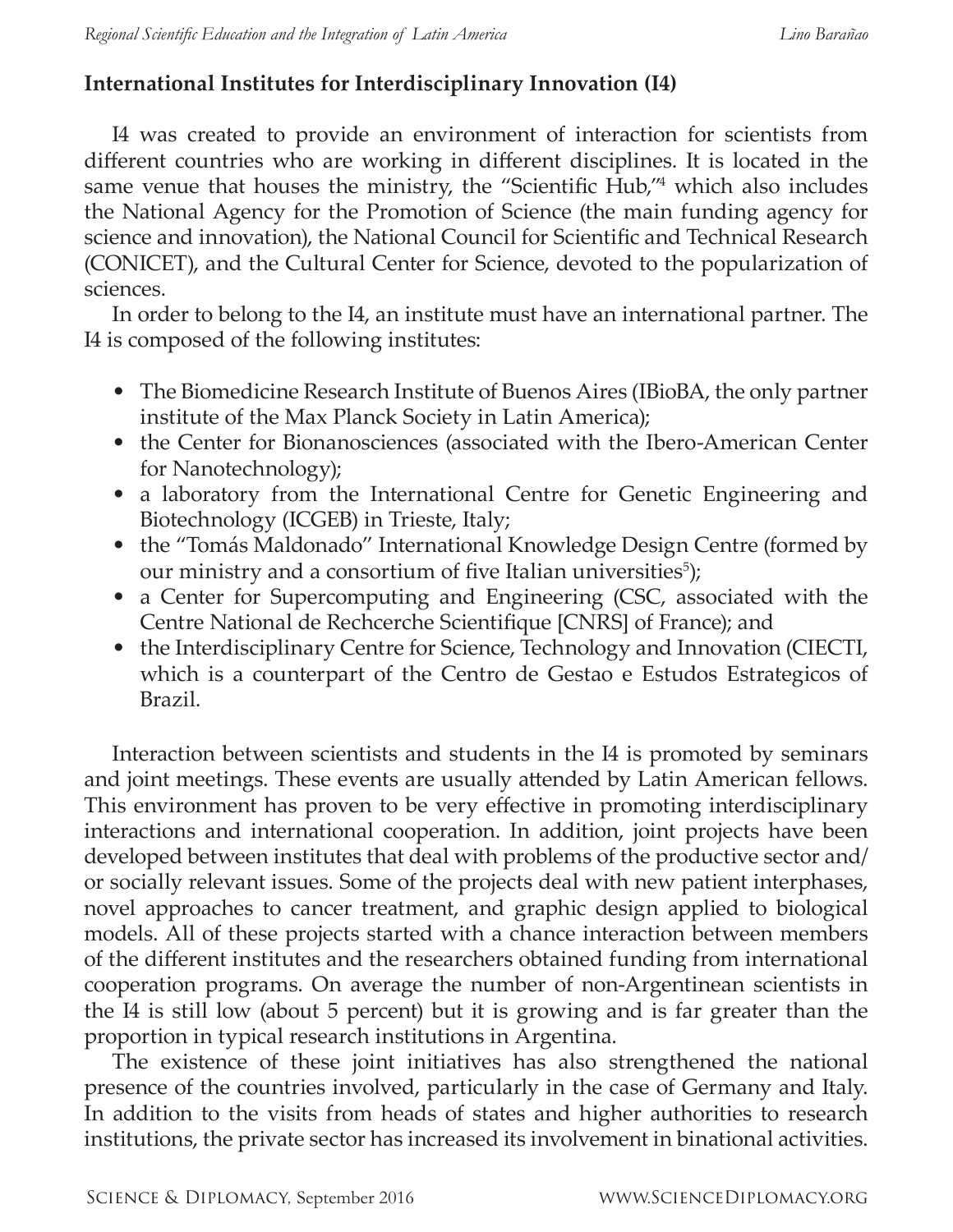The German-Argentinean Chamber of Commerce has sponsored a joint program of education between German and Argentinean universities and the "Science Tunnel" exhibit from the Max Planck Society that was on display at Tecnópolis, an annual fair in Buenos Aires. In the case of Italy, our ministry has recently signed a memorandum of understanding with Confindustria (the Italian industrial unions) aimed at promoting investments in the agri-food sector in Argentina.

#### **Latin American Center for Interdisciplinary Formation (CELFI)**

The idea behind the creation of this center was to provide an environment in which young scientists from Latin America could bring problems with such complexity that cannot be tackled by a single discipline. This common space should also provide opportunities for students and scientists to share experiences and to develop personal bonds that could be the basis of future collaborations.

This initiative consists of a program of fellowships and the construction of a dedicated new building in the campus of the University of Buenos Aires School of Sciences. Both components are funded by a loan granted by the CAF (Banco de Desarrollo de América Latina).

This center is in fact the first of a series of similar institutions, each with a particular focus. The first one, CELFI-Data, is focused in information theory in its different applications: computer science, big data, bioinformatics, molecular biology, and neurosciences. So far, CELFI-Data has organized thirteen courses that were attended by more than 260 students and scientist from nineteen Latin American countries. The second institution will focus on sustainability and will be located at the National University of Córdoba.

A wider proposal submitted to the Organization of Ibero-American States (OEI) aims at reproducing this experience in order to create an Ibero-American network of interdisciplinary research and training centers that would allow an exchange of students and scientists at a regional level.

In addition to its expected outcome in terms of educating Latin American scientists, promoting future scientific networks, and solving problems that are relevant in the region, I expect that the CELFI will contribute toward increasing originality in scientific research.

In his book "The Structure of Scientific Revolutions," Thomas Kuhn stated that major transforming discoveries had been done by either young scientists or scientists who were new to the discipline. Thus, it seems likely that this combination of established scientists, working in interdisciplinary fields, with young Latin American students, bringing novel ideas, might produce some innovative contributions.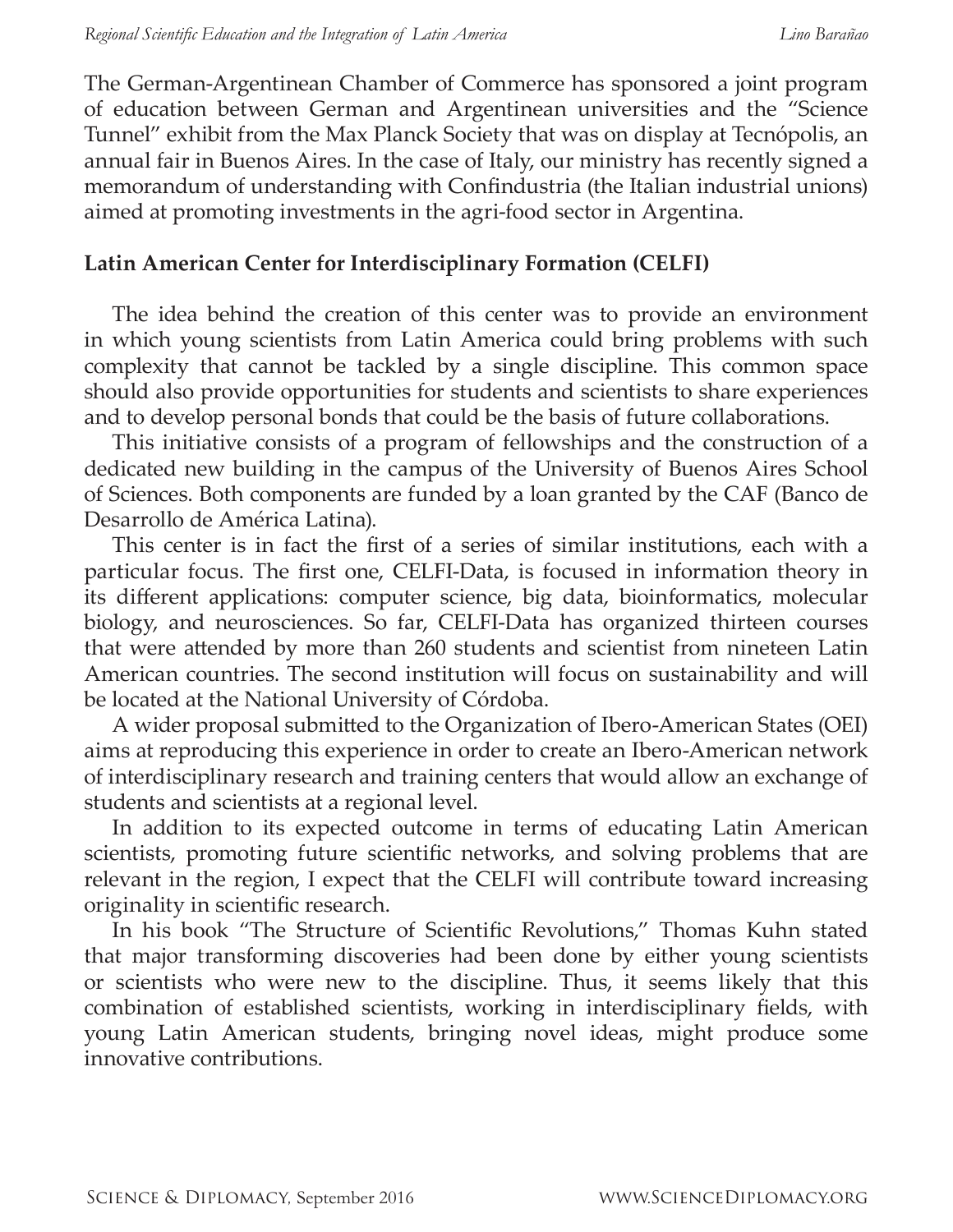#### **Importance of Long-Term National Policies in Science and Technology**

Finally, it is also important to initiate and maintain long-term policies that promote strong international partnerships that could be the basis of efficient science diplomacy.

The Argentine Ministry of Science, Technology and Productive Innovation is unique in that it has had the same staff since its creation in 2007, which is unprecedented in Latin America, where most ministry staffs turnover with each new administration. Furthermore, we have been working with the majority of the administrators since my original appointment as president of the National Agency for the Promotion of Science and Technology in 2003. This means that we were able to work under the administrations of three different presidents, namely Néstor Kirchner, Cristina Fernández de Kirchner, and Mauricio Macri. The continuity of the public policies in science contrasts with the usual situation in most Latin American countries where ministers of science change with a new administration. In this context, it is worth noting that the president of the CONCYTEC (Consejo Nacional de Ciencia, Tecnología e Innovación) in Peru, Gisella Orjeda, has also retained her position after the recent change in the government. Hopefully this is an indication of a new trend in the region.

The last transition between two governments of different political parties was particularly unusual. My reappointment was not only proposed by the newly elected president but also endorsed by the former one. Although there is no recipe for assuring this type of continuity, several factors seem to have contributed.

- From 2003 to 2015, our ministry's budget increased by almost tenfold, leading to a 39 percent growth in the number of full-time researchers and a concomitant rise in the amount of grants and square meters of laboratory space built all over the country. This was mainly the result of the understanding that both Kirchner and Fernández had on the importance of science and technology to promote social and economic development.
- Technology transfer was promoted through the funding of public-private consortia that in many cases led to new products in the market.
- The Science, Technology and Innovation Plan 2013-2020 was the result of a consensus of more than 1,500 specialists and representatives of different sectors.
- Active promotion of science in all the provinces was done without distinctions based in the political affiliation of the governors.
- Since 2003, we have received funding from different multilateral organizations such as the Inter-American Development Bank, the World Bank, and the Latin American Development Bank, among others. We have been able to receive a high level of recognition not only in terms of efficiency and productivity, but